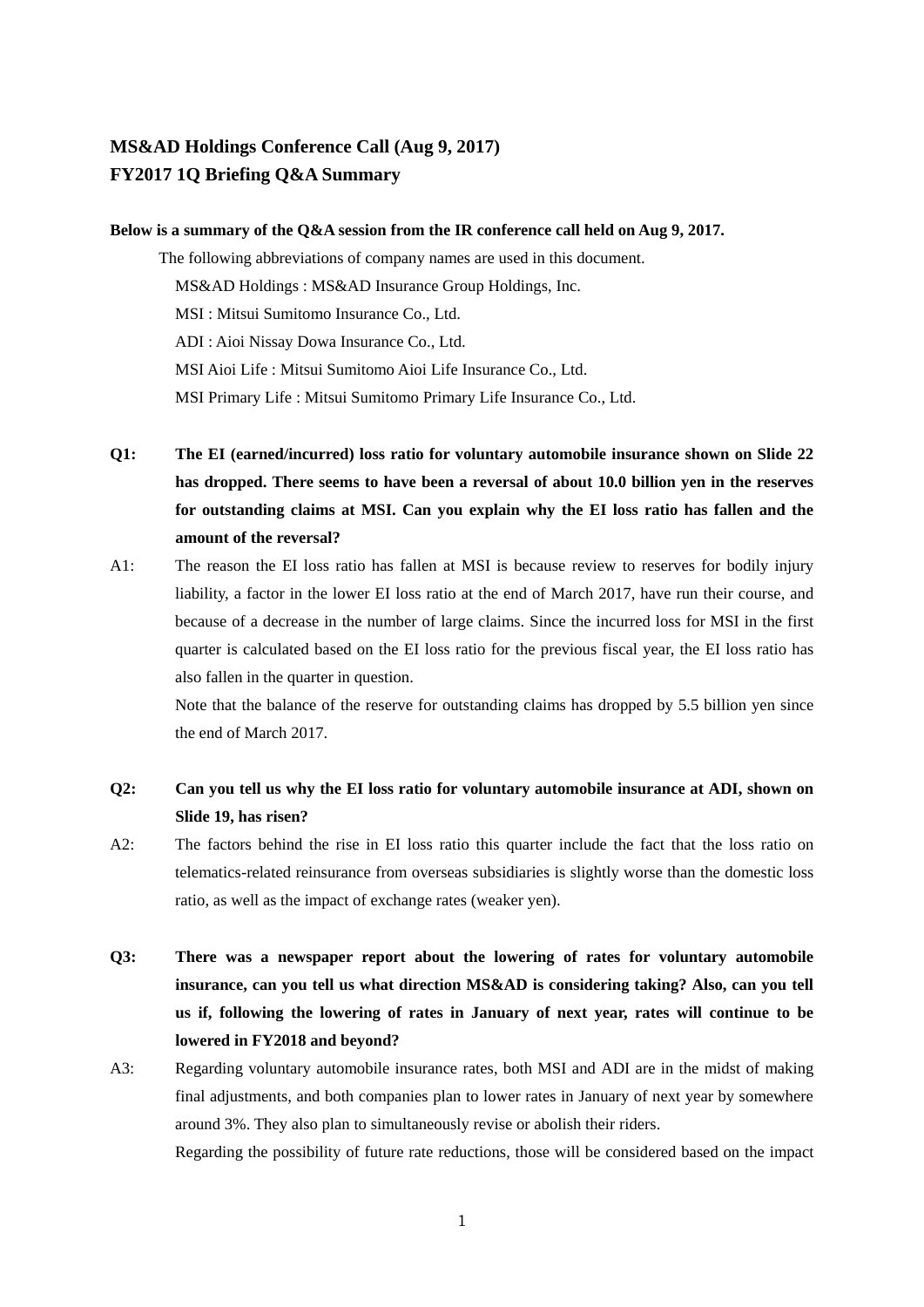of factors that may increase costs, including the expected consumption tax increase and the lowering of the statutory interest rate, among others.

- **Q4: This also relates to the lowering of voluntary automobile insurance rates. Other companies say the loss ratio on riders for attorney's fees is worsening, and that they are considering raising the rates for those riders, the lowering rates will be less than 3%. What is the situation at MS&AD?**
- A4: Similar to the situation at the other companies you mentioned, while the loss ratio on riders for attorney's fees is not necessarily good, our understanding is that reserves for outstanding claims provide sufficient allowance. We are unable to say anything at this time regarding the pros and cons of instituting an increase in premium rates for said rider.
- **Q5: Slide 9 concerning catastrophe loss reserves notes that, "The provision rate for fire insurance at MSI was changed from 9% to 5% (a drop of about 8.0 billion yen in the provision for the full year)." Was this something that was incorporated in the initial plan for the year?**
- A5: This was not incorporated in the initial plan at the beginning of the fiscal year. Note that the extra provision for fire insurance (4%) was something implemented from the past on an ongoing basis, with the goal of reaching the target balance of accumulated reserves set forth by law. That target amount was reached at the end of last fiscal year, and while we continued to review whether this target amount could reliably be maintained, we arrived at the conclusion that it would be appropriate to lower the provision rate from this fiscal period. This will factor into an increase in pre-tax profit of about 8.0 billion yen per year.
- **Q6: We understand that you have reached the target amount of catastrophe reserve. Was the extra provision tax deductible or non-deductible? When you discontinued the extra provision, did you apply for permission from or otherwise notify the Financial Services Agency?**
- A6: The extra provision was not tax deductible. In terms of impact on the financial statement, we have posted a deferred tax asset, and there is no difference between the tax-deductible and non-deductible figures. Also, there was not required to apply for permission from or notify the Financial Services Agency. Please note that the reserve balance has reached an amount equivalent to cover a major natural catastrophe occurring once in 70 years.
- **Q7: You mention that you have changed the provision rate, but the net provision amount on a year-on-year basis is nearly unchanged from the previous year. I think this is because fire insurance is performing well this year. The slide notes a "full-year reduction in the**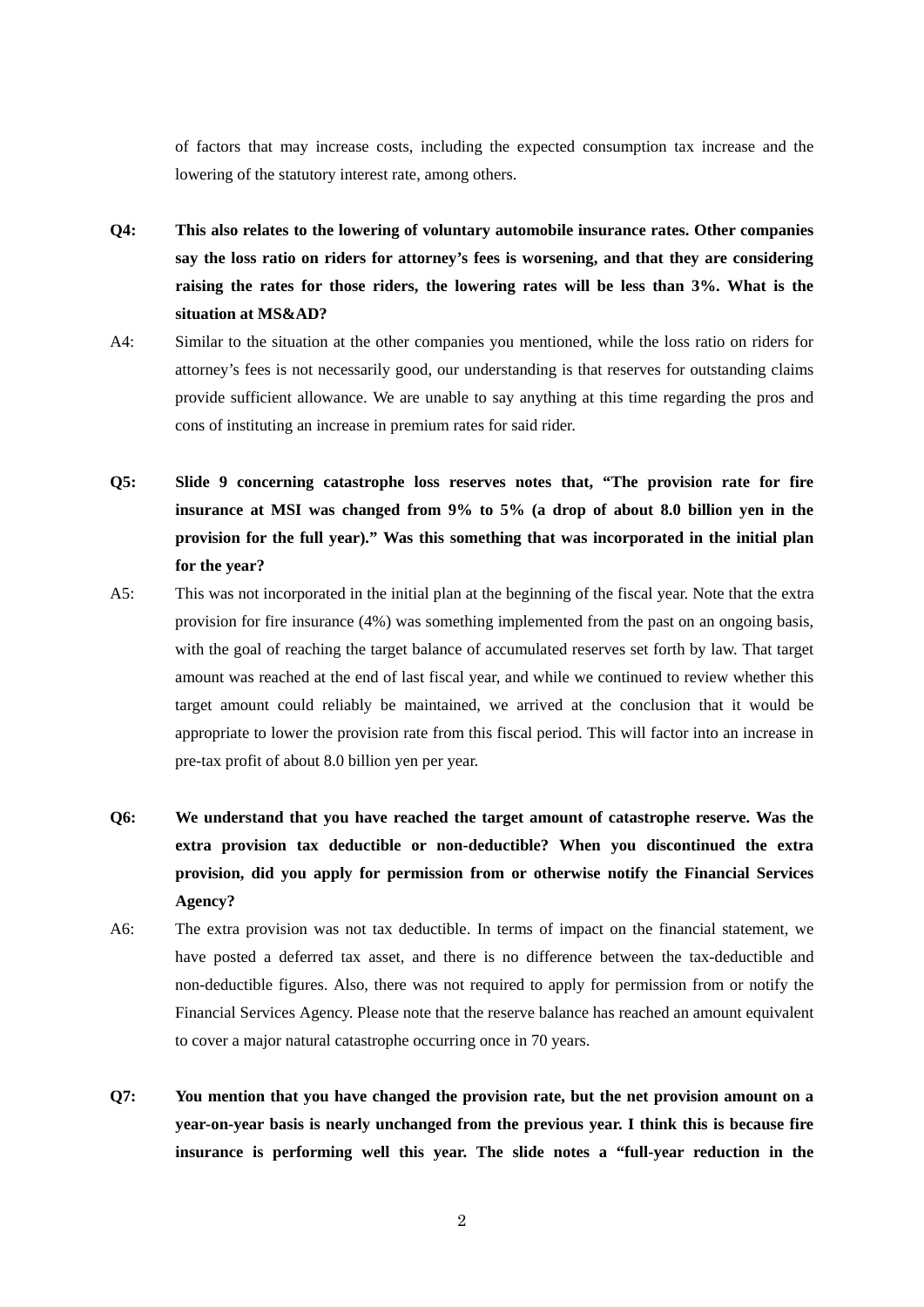## **provision of about 8.0 billion yen," but what do you think will happen in case insurance premiums continue to increase more than expected?**

- A7: The gross provision amount for this quarter was 2.1 billion yen, it was 3.3 billion yen in the same period the previous year. The approximately 8.0 billion yen for the full year is an estimate based on the initial revenues and expenditures plan for this fiscal year.
- **Q8: With regard to underwriting profit/loss for domestic non-life insurance, the figure of the first quarter seems to be progressing faster than the full-year forecast. Can you provide roughly which lines of business are doing well, and why?**
- A8: While I do not have a breakdown of the figures, generally speaking, we understand there were fewer natural catastrophes than we originally planned for, and additionally, major losses have not occurred, while expectations for a certain level of major losses in fire and other insurance were included in the plan.
- **Q9: The cancellation of merger at Max Life Insurance means you will not be posting 21.0 billion yen (post-tax) in gains on share exchange. Will this factor into a drop in Group Core Profit? If so, how will you make up for it?**
- A9: The absence of the 21.0 billion yen share exchange gain at Max Life will be a factor lowering Group Core Profit. It will be very difficult to make up for this through other specific components. However, since performance at this point continues to be strong, exceeding our plan centered on domestic non-life insurance business, we continue working in each area toward our initial forecast of 245.0 billion yen in consolidated net income and 230.0 billion yen in Group Core Profit.
- **Q10: While you can no longer expect the share exchange gains from the cancellation of merger at Max Life, what is the amount of alternative profit you will be posting in the current fiscal period? Also, is there any possibility you will be raising your equity stake in Max Life from the current 25% to 49%?**
- A10: Max Life will continue to be an equity-method affiliate, so alternative profit forecast for this fiscal year amounts to approximately 1.0 billion yen in Group Core Profit. Note that no decision has been made at this time on whether or not to raise our equity stake.
- **Q11: Slide 3 notes 4.3 billion yen of Group Core Profit from international business in this quarter, but your full-year plan forecasts a total of 64.0 billion yen, including the 21.0 billion yen from the gain on share exchange at Max Life. The rate of progress seems to be low with respect to the full-year plan, can you tell us about the outlook going forward? Q (follow-up): Medium-sized losses at MS Amlin are incorporated in the plan, and if the**